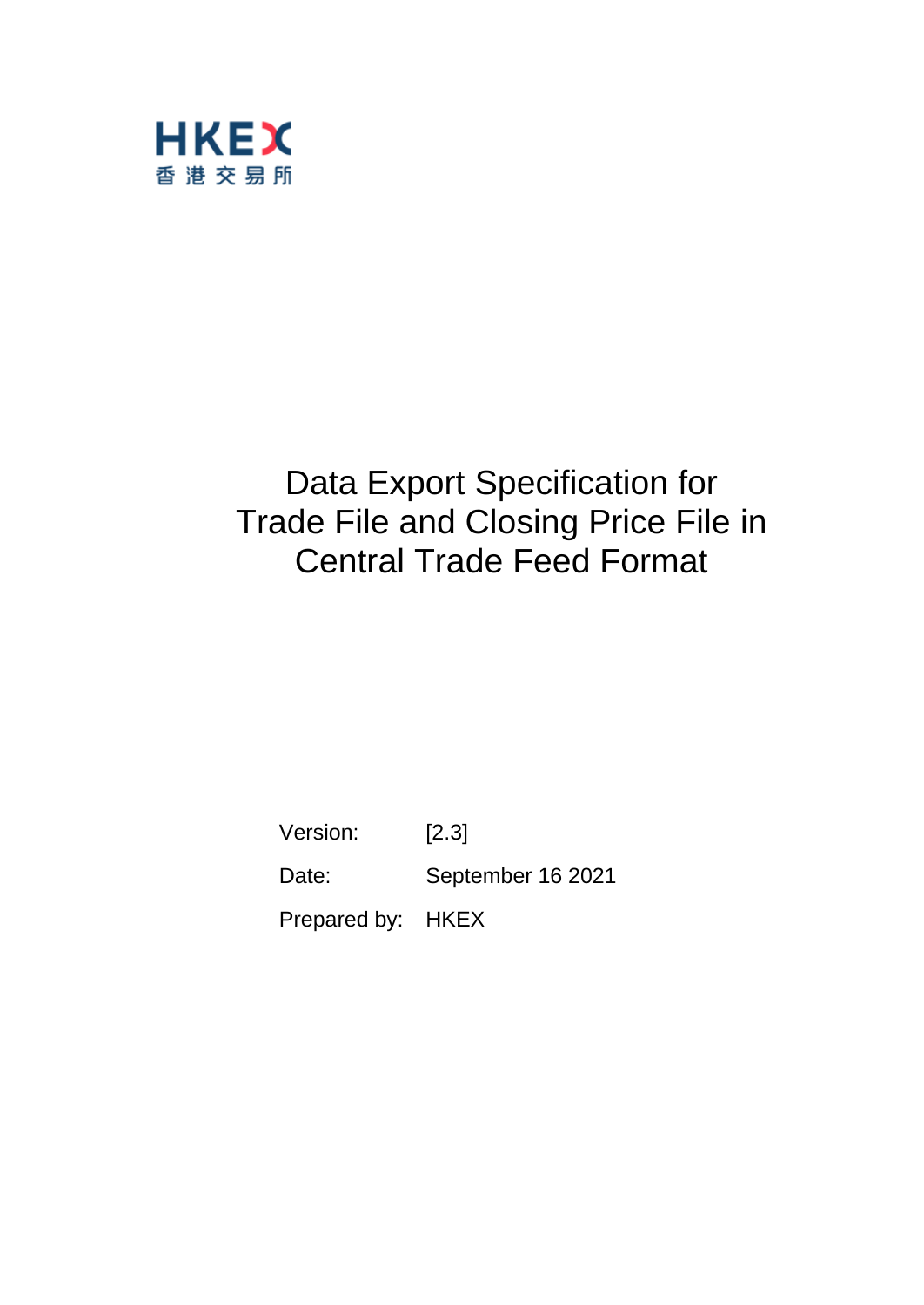# **Modification History**

| <b>Version</b> | <b>Date</b>     | Ref | Description and reason for modification                                                   | Changed<br><b>Section</b>       |
|----------------|-----------------|-----|-------------------------------------------------------------------------------------------|---------------------------------|
| 1.0            | 12 May<br>2014  | N/A | <b>First Release</b>                                                                      | N/A                             |
| 2.0            | 16 Sept<br>2015 | N/A | Remove MWS                                                                                | 1. Objectives<br>2.1 Trade File |
| 2.1            | 11 July<br>2017 | N/A | Description updates on CTF Trade Data file to<br>align with actual output:                | 2.1 Trade File                  |
|                |                 |     | 1. Value 'R' of Origin Indicator is not applicable to<br>OCG interface.                   |                                 |
|                |                 |     | 2. Hedge Indicator is not applicable to OCG<br>interface.                                 |                                 |
|                |                 |     | 3. Sorting sequence of data records is broker<br>number followed by trade execution time. |                                 |
| 2.2            | 29 Aug<br>2019  | N/A | Remove AMS/3                                                                              | 1. Objectives                   |
| 2.3            | 15 Sep<br>2021  | N/A | Changed "OCG" to "OCG-C"                                                                  | 2.1 Trade File                  |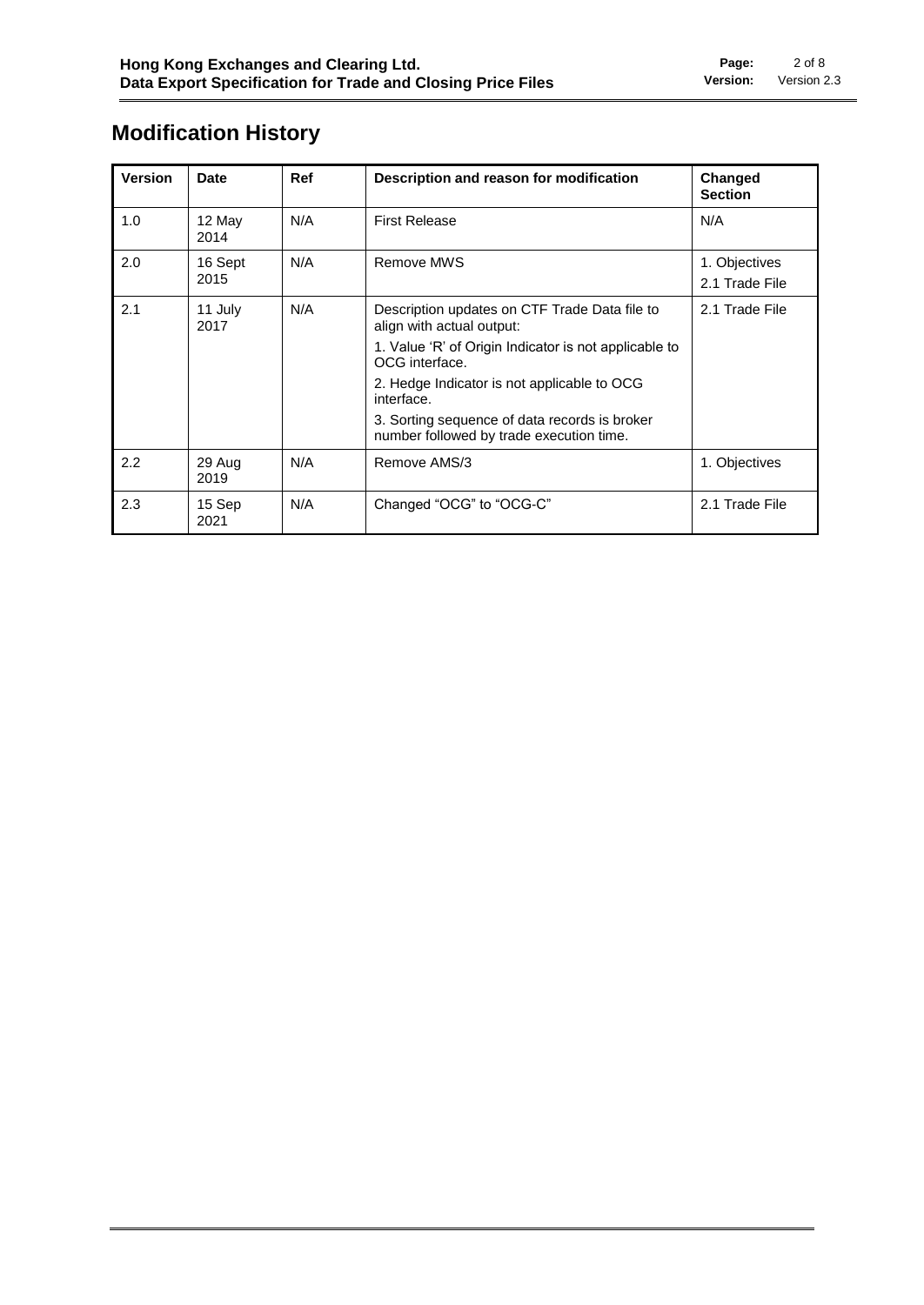# **TABLE OF CONTENTS**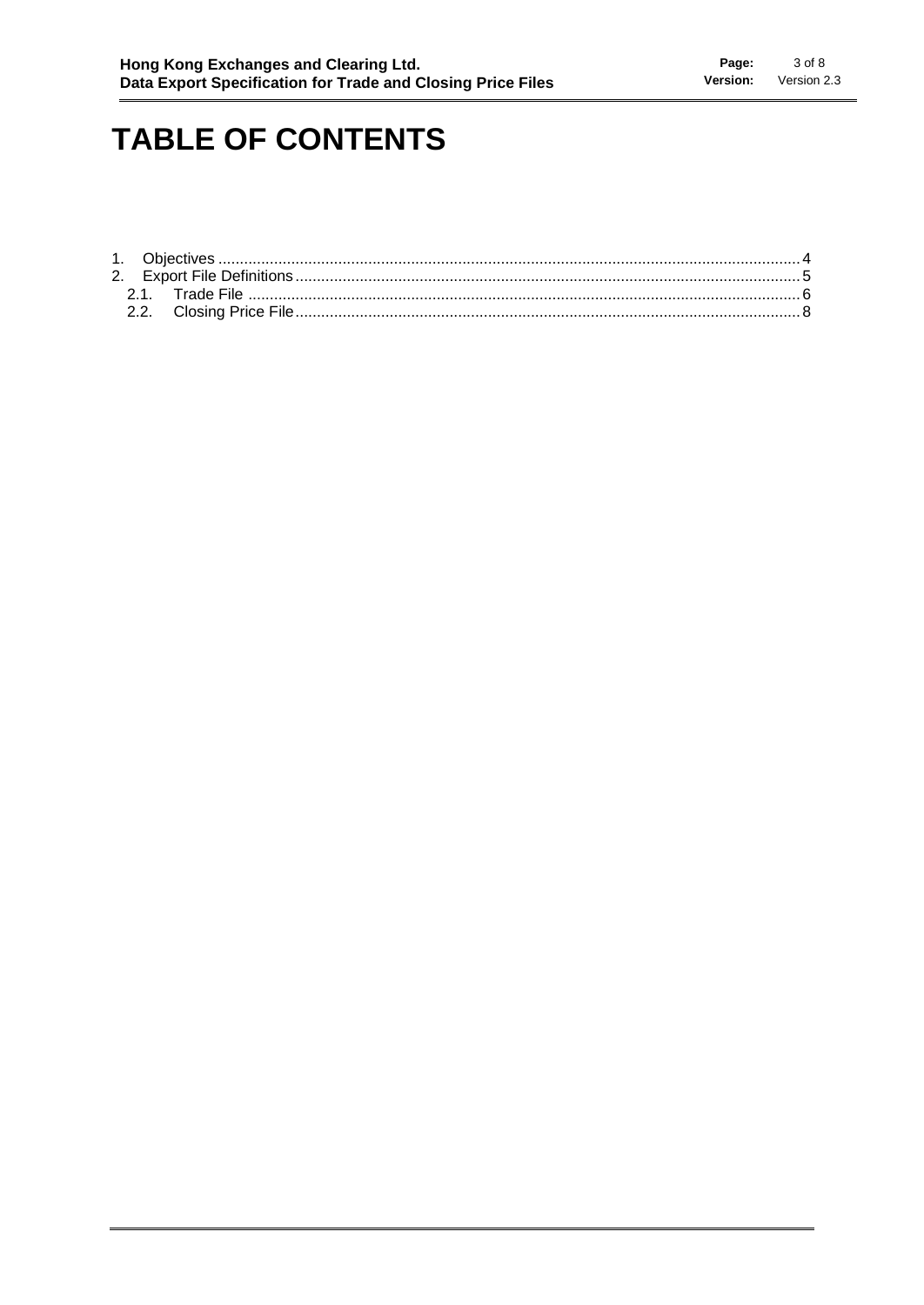# **1. Objectives**

This Data Export Specification provides detailed information on private trade data and stock closing price information on all tradable securities listed on HKEX. It is a technical document for Exchange Participants trading on Cash market to develop and customise their internal system in order to process and interface correctly with these files. The trade and closing price files<sup>1</sup> can be downloaded daily on trading day by Exchange Participants via Electronic Communication Platform (ECP)<sup>2</sup>.

The specification is organised into two sections, the Trade File and the Closing Price File. The CTF Trade File contains trades concluded by the Exchange Participant on a trading day and is private and confidential while the Closing Price File contains public closing price information of all stocks in Cash market.

*\*Notes:* 

*1. Trade files will be available in the Download Corner of ECP for each Exchange Participant after midday market close and day end market close while Closing Price file will only be available after market close.*

*2. Electronic Communication Platform (ECP) is a communication channel between Exchange Participants and HKEX such that Exchange Participants do not have to interface directly with the HKEX host systems in order to receive these files. ECP is accessible via the Internet.*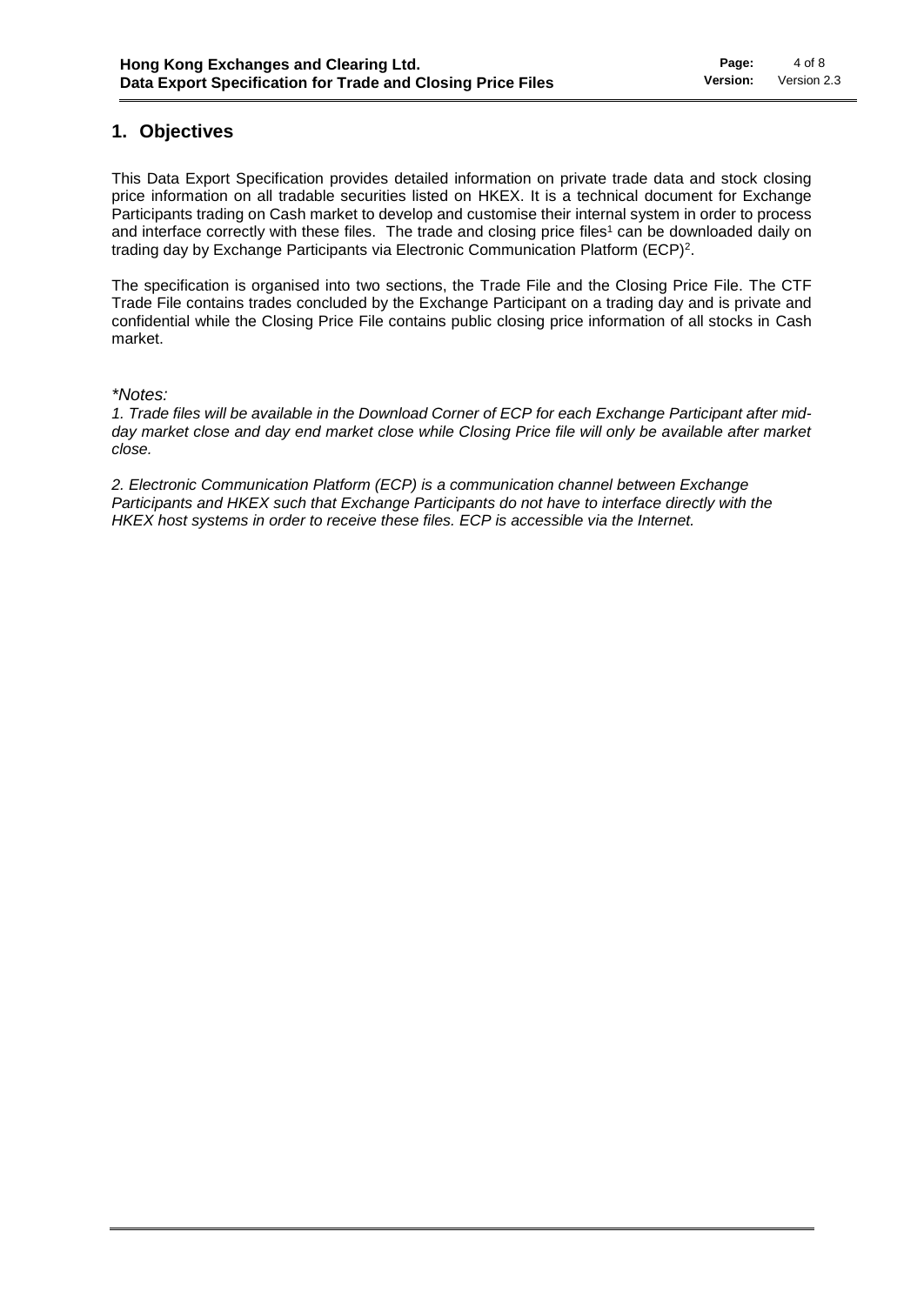# **2. Export File Definitions**

The records in the export files are of fixed length. All files have a header record and a trailer record.

|           | <u>HIGHG LYDGO III LIIIO ODGOINOQLIOH OQH DO.</u>                                                                                                                                                                                           |
|-----------|---------------------------------------------------------------------------------------------------------------------------------------------------------------------------------------------------------------------------------------------|
| X(n)      | The alphanumeric field has n characters.                                                                                                                                                                                                    |
| 9(n)      | The numeric field is right aligned, with maximum n digits, and padded with zero on the<br>left.                                                                                                                                             |
| Z(n)9     | The numeric field is right aligned, with maximum n+1 digits, and padded with space on<br>the left.                                                                                                                                          |
|           | For example, a 4-digit numeric value should be presented as $Z(3)9$ and this can also be<br>shown as ZZZ9.                                                                                                                                  |
| 9(m)V9(n) | The numeric field is right aligned with maximum m digits and n decimal places. The field<br>is padded with leading zero on the left before the implied decimal point and is padded<br>with trailing zero to the right of the decimal point. |
|           | For example, a numeric value of 4 digits and 2 decimal places should be presented as<br>$9(4) \vee 9(2)$ and this can also be shown as $9(4) \vee 99$ .                                                                                     |

The field types in this specification can be: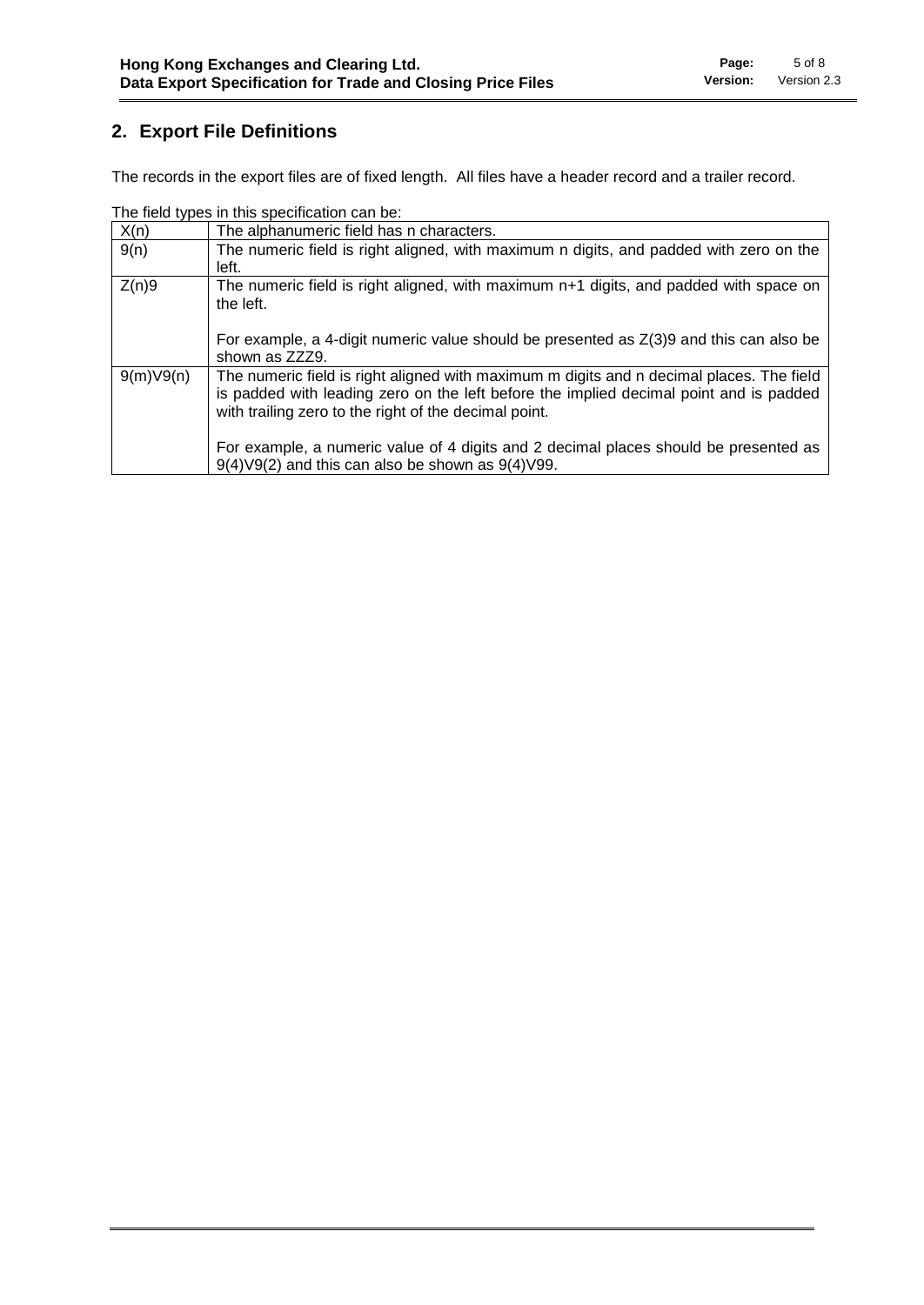### **2.1. Trade File**

The CTF trade data file is a PC ASCII file. The record delimiter of files is the ASCII carriage return character (ASCII value 13) and linefeed character (ASCII value 10). It contains all trades concluded by the broker numbers belonging to the requesting Exchange Participant. Data records are sorted in broker number followed by chronological order of trade execution time.

#### **File Name**

CTFddmmm.dat

(where dd is the date and mmm is the month in short form)

#### **Header Record**

| Data item           | Type  | Remark           |
|---------------------|-------|------------------|
| Record Type         | X(1)  | Value '0'        |
| <b>Trading Date</b> | X(8)  | <b>DDMMYYYY</b>  |
| Company Name        | X(30) | Member firm name |
| Filler              | X(79) | <b>Spaces</b>    |

#### **Detail Record**

There can be multiple or no detail records (if no trades are concluded by the Exchange Participant) and each record contains the details of an executed trade for the specified broker number. Records are sorted in broker number followed by chronological order of trade execution time.

| Data item                             | <b>Type</b> | Remark                                                                                                                                                                                                                                                                                                                                                                                                                                                                                                            |
|---------------------------------------|-------------|-------------------------------------------------------------------------------------------------------------------------------------------------------------------------------------------------------------------------------------------------------------------------------------------------------------------------------------------------------------------------------------------------------------------------------------------------------------------------------------------------------------------|
| Record Type                           | X(1)        | Value '1'                                                                                                                                                                                                                                                                                                                                                                                                                                                                                                         |
| <b>Broker Number</b>                  | 9(4)        |                                                                                                                                                                                                                                                                                                                                                                                                                                                                                                                   |
| <b>Stock Code</b>                     | ZZZZ9       |                                                                                                                                                                                                                                                                                                                                                                                                                                                                                                                   |
| <b>Currency Code</b>                  | X(3)        |                                                                                                                                                                                                                                                                                                                                                                                                                                                                                                                   |
| <b>Stock Short Name</b>               | X(15)       |                                                                                                                                                                                                                                                                                                                                                                                                                                                                                                                   |
| Time of transaction                   | X(8)        | HH:MM:SS                                                                                                                                                                                                                                                                                                                                                                                                                                                                                                          |
| Buy / Sell indicator                  | X(1)        | $'B' - BuV$<br>'S' – Sell                                                                                                                                                                                                                                                                                                                                                                                                                                                                                         |
| Quantity                              | Z(11)9      |                                                                                                                                                                                                                                                                                                                                                                                                                                                                                                                   |
| Price                                 | ZZZ9.99Z    |                                                                                                                                                                                                                                                                                                                                                                                                                                                                                                                   |
| <b>Corresponding Broker</b><br>Number | 9(4)        | Zero when overseas trade                                                                                                                                                                                                                                                                                                                                                                                                                                                                                          |
| <b>CCASS Stock Indicator</b>          | X(1)        | 'Y' - CCASS stock<br>'N' - non-CCASS stock                                                                                                                                                                                                                                                                                                                                                                                                                                                                        |
| <b>Trade Classification</b>           | X(3)        | 3 Trade Classification :<br>Shortsell + Origin + Hedge<br>The possible values are as follows:<br>Shortsell Indicator:<br>'Y' - Shortsell<br>$\bullet$<br>'N' - Non Shortsell<br>'M' - Market Maker<br>'A' - Index Arbitrage<br>$\bullet$<br>'F' - Stock Futures Hedging<br>$\bullet$<br>'C' - Shortsell Cover<br>Origin Indicator:<br>'A' - Agency<br>$\bullet$<br>'P' - Principal<br>$\bullet$<br>'R' - Registered Trader<br>$\bullet$<br>Space - Not specified<br>['R' is not applicable to OCG-C<br>interface] |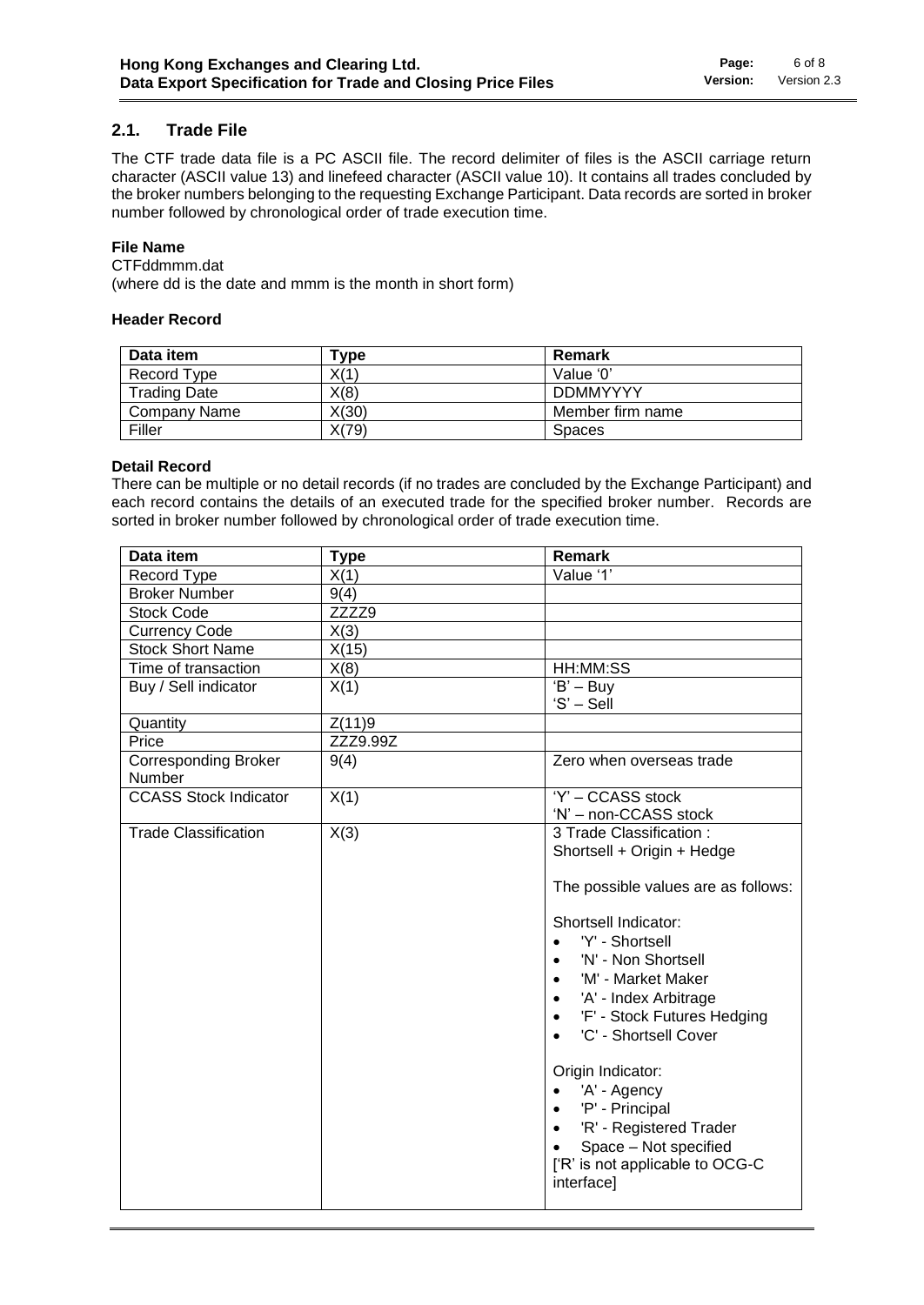| Data item                     | <b>Type</b> | Remark                                                                                                                                                                                                                                                                                                     |
|-------------------------------|-------------|------------------------------------------------------------------------------------------------------------------------------------------------------------------------------------------------------------------------------------------------------------------------------------------------------------|
|                               |             | Hedge Indicator:<br>[The hedge indicator is not<br>applicable to OCG-C interface]<br>$'E' - Hedge$                                                                                                                                                                                                         |
|                               |             | 'N' - Non Hedge<br>'L' - Hedge Liquidation                                                                                                                                                                                                                                                                 |
|                               |             | Space - Not specified                                                                                                                                                                                                                                                                                      |
| Trade type                    | X(1)        | 'A' - Automatched<br>'M' - manual (price within normal<br>range)<br>'S' - manual(Price outside normal<br>range or not on spread)<br>'E' -semi-automatic special lot<br>'O' - semi-automatic odd lot<br>'Q' - special lot<br>$P'$ – odd lot<br>'R' - pre-opening<br>'V' - overseas<br>'U' - Auction-matched |
| Direct Indicator              | X(1)        | $Y'$ – direct<br>'N' - non-direct                                                                                                                                                                                                                                                                          |
| Settlement Type               | X(1)        | 'l' - isolated trade<br>'B' - buy-in trade<br>'' - non-isolated trade                                                                                                                                                                                                                                      |
| <b>Broker Reference</b>       | X(10)       |                                                                                                                                                                                                                                                                                                            |
| <b>Trade Reference Number</b> | 9(18)       | Trade Reference Group. This is an<br>identifier assigned by the trading<br>system, which is used to uniquely<br>identify a trade.                                                                                                                                                                          |
| <b>Client Account</b>         | X(10)       |                                                                                                                                                                                                                                                                                                            |
| <b>Market Code</b>            | X(4)        |                                                                                                                                                                                                                                                                                                            |
| BS User ID <sup>[1]</sup>     | 9(8)        | User ID used in BSS.<br>Value always = $00000000$ .                                                                                                                                                                                                                                                        |

## **Trailer Record**

| Data item                   | Type      | Remark          |
|-----------------------------|-----------|-----------------|
| Record Type                 | X(1)      | Value '9'       |
| <b>Trading Date</b>         | X(8)      | <b>DDMMYYYY</b> |
| No of Sale Transaction      | 9(6)      |                 |
| <b>Total Value Sold</b>     | Z(14)9.99 |                 |
| No of Purchase              | 9(6)      |                 |
| Transaction                 |           |                 |
| <b>Total Value Purchase</b> | Z(14)9.99 |                 |
| Filler                      | X(61)     | <b>Spaces</b>   |

Note :

[1] Only transactions traded in HK Dollar contributes to the summary totals in the trailer record.